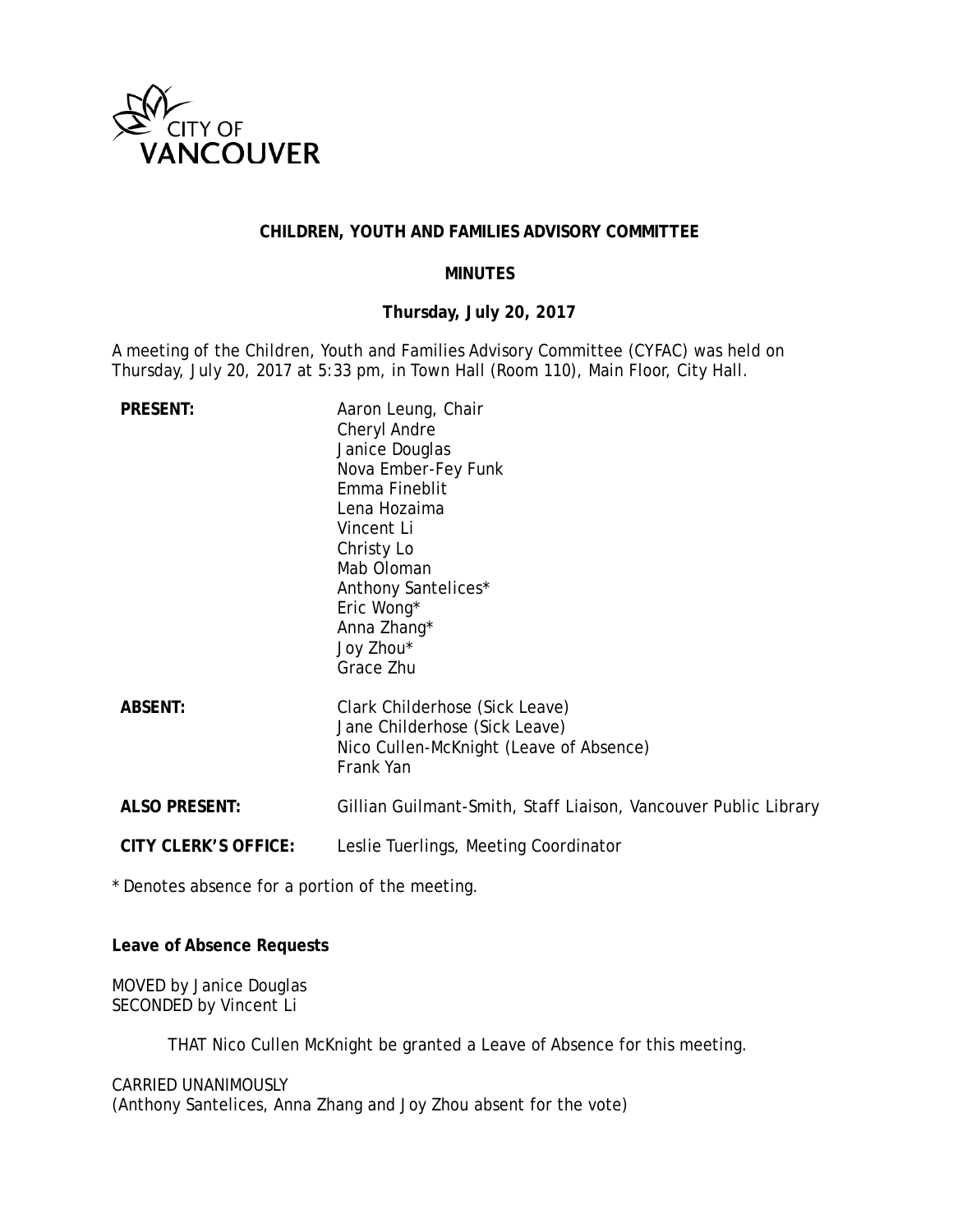## **Approval of Minutes**

MOVED by Christy Lo SECONDED by Mab Oloman

> THAT the minutes of the Children, Youth and Families Advisory Committee meeting held on May 11, 2017, be approved.

CARRIED UNANIMOUSLY

### **1. Millennium Line Extension Presentation**

Steve Brown, Manager, Rapid Transit Office, and Sara Rocchi, Project Manager, Translink provided an update on the Millennium Line Broadway Extension Project, and responded to questions.

- **2. Single Use Disposable Items Presentation - WITHDRAWN**
- **3. Establishing Priorities for the Committee's Submission to the Provincial Government's Select Standing Committee for Finance and Government Services**

MOVED by Mab Oloman SECONDED by Emma Fineblit

> THAT the Children, Youth and Families Advisory Committee provide a submission to the Provincial Government's Select Standing Committee for Finance and Government Services, outlining their priorities regarding government services for children, youth and families.

#### CARRIED UNANIMOUSLY

The committee discussed the following topics that may be included in their submission:

- housing and housing affordability;
- labour laws and employment standards;
- education;
- youth aging out of foster care;
- childcare;
- poverty reduction plan;
- emergency room efficiency;
- community health care centres;
- youth mental health;
- substance user addiction.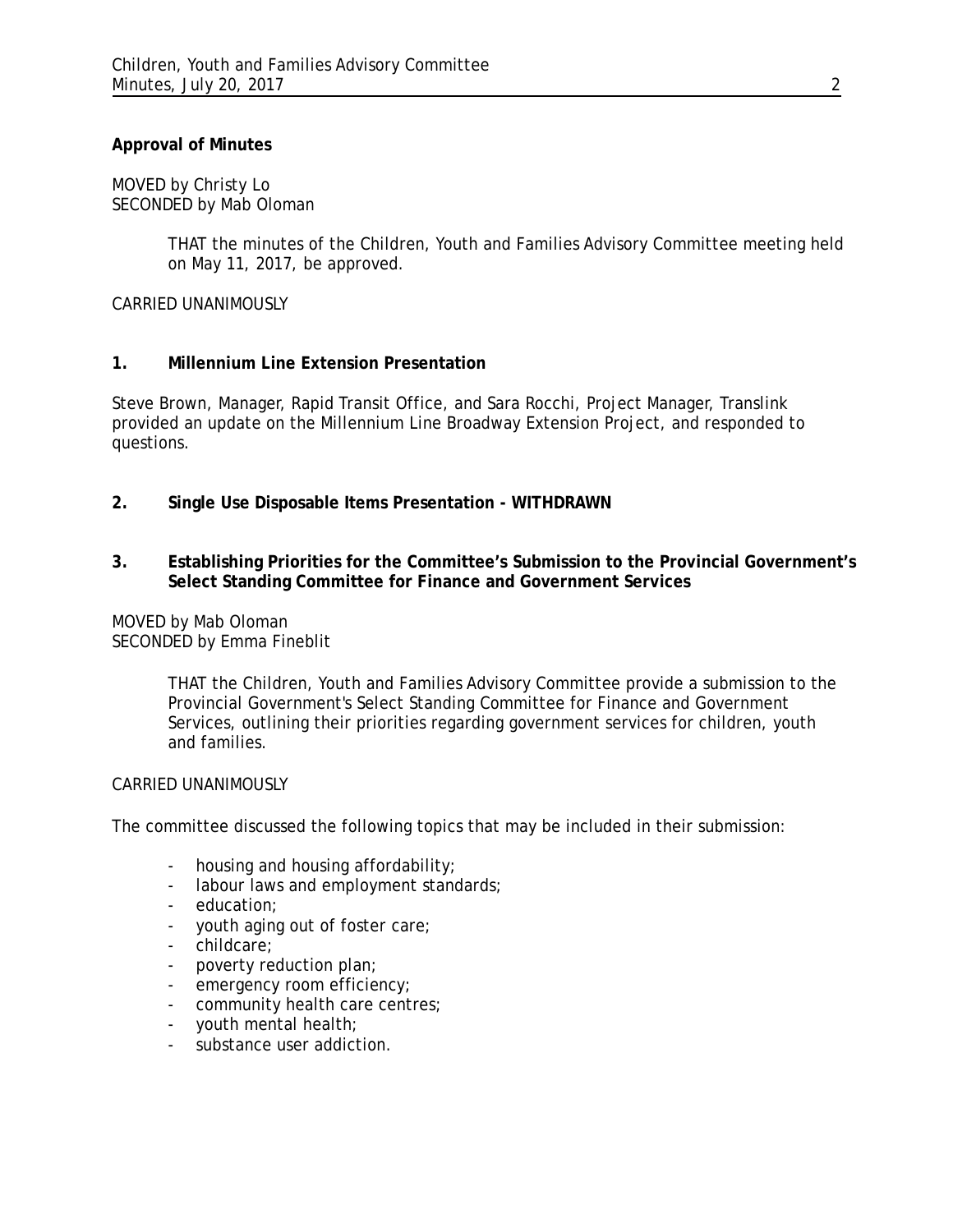## **4. Supporting Democratic Governance at the Vancouver School Board**

The Committee discussed suspending their previous decision on supporting democratic governance at the Vancouver School Board. Due to the recent change in provincial government and the opportunity for a by-election, the Committee noted that they require more time to make an informed decision.

RECISION MOVED by Eric Wong SECONDED by Anna Zhang

> THAT the Children, Youth and Families Advisory Committee rescind their decision of May 11, 2017, regarding the re-instatement of previously elected Vancouver School Board Trustees.

CARRIED UNANIMOUSLY

MOVED by Janice Douglas SECONDED by Lena Hozaima

> THAT over the summer break, the Children, Youth and Families Advisory Committee develop a position on the status of the Vancouver School Board and write a letter to the Minister of Education regarding this position;

FURTHER THAT the position to be developed above be ratified at a future regular Children, Youth and Families Advisory Committee meeting.

CARRIED UNANIMOUSLY

## **5. Establishing a Sustainability and Climate Action Youth Subcommittee**

The Committee agreed to discuss establishing a Sustainability and Climate Action Youth Subcommittee at a later date.

## **6. New Business**

None.

## **ADJOURNMENT**

MOVED by Nova Ember-Fey Funk SECONDED by Cheryl Andre

THAT the meeting be adjourned.

CARRIED UNANIMOUSLY (Eric Wong absent for the vote)